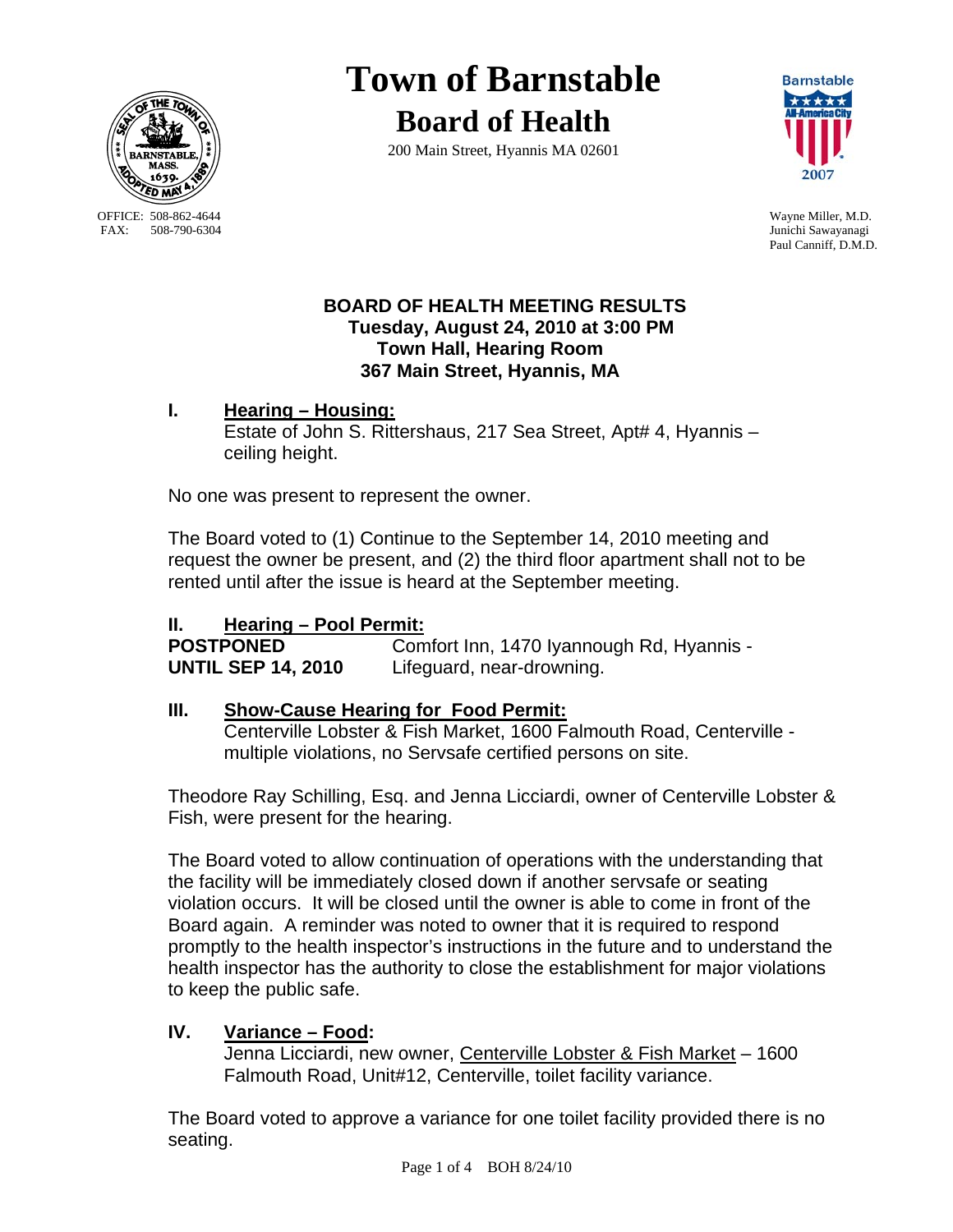## **V. Show-Cause Hearing for Food Permit:**

Borders Books Café / Seattle's Best – 990 Iyannough Rd, Hyannis, multiple offenses, no servsafe certified persons on site.

The Board voted to (1) revoke the current food service permit until all violations are fixed, (2) with the proper application process, a retail permit may be issued which will limit the items to coffee and prepackaged foods requiring no processing.

**VI. Modification of Comprehensive Permit (ZBA # 2003 – 90):** Submitted by JDJ Housing Development, LLC, and Dakota Partners, Inc. – "0" Independence Drive, Barnstable, Map/Parcel 332-010-001, 14.32 acres.

No one was present.

The recommendations to Zoning will be to include the on-site manager in Phase One so staff is present from day one. The trash will be fenced/screened in to meet the Health regulations. The trash removal contract must be sufficient to handle the number of units. Also, there was expressed concern that the elevators originally proposed have been removed and would like to understand why it was removed. The Board feels it would be valuable to have one or more of the buildings with elevators.

### **VII. Hearing – Septic Deadline Extension:**

A. Joseph & Inessa Katsman, owner – 45 Straightway, Hyannis, failed septic system.

The Board voted to approve Mr. Katsman having another septic inspection report done by a certified septic inspector who will submit the results to the Health Division: and, if it is stated to be in failure, the system must be repaired by December 1, 2010.

B. Margaret Grant, Steele Associates, represents Pauline Porkka, owner – 301 Pine Street, Centerville, failed system, requests deadline extension.

The Board approved to extend the deadline for repair to Dec 1, 2010 with the following condition: 1) must send the Board a copy of their Purchase and Sale stating the escrow will be set aside for the replacement of the septic.

C. Dan Ojala, Down Cape Engineering, represents Albert Colton, owner – 94 Holly Point Road, Centerville, failed system, requests deadline extension.

The Board approved to extend the repair deadline until April 1, 2011. The deadline will be revisited at that time to see if sewer is moving forward in this area.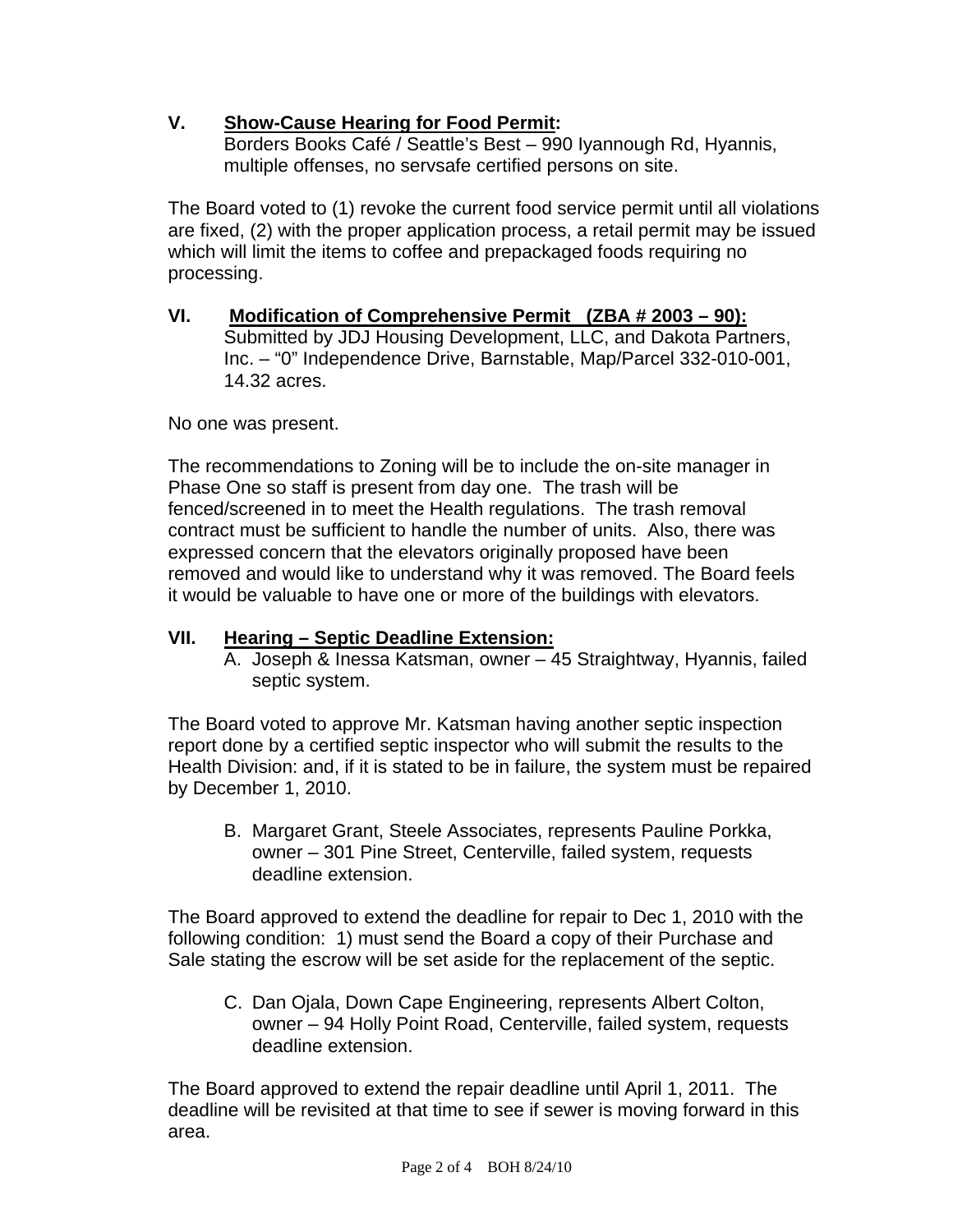## **VIII. Variance – Septic (Cont.):**

A. Daniel Ojala, Down Cape Engineering, represents Dennis and Susan Ausiello, owners – 80 Cross Street, Cotuit, Map/Parcel 033-029, 0.50 acre lot 5, variances, upgrade in system, new construction – expansion of habitable space.

The Board voted to approve the septic plan dated July 16, 2010.

#### **IX. Variance – Septic (New):**

A. Stephen Wilson, Baxter Nye Engineering, represents Jetty Realty Trust, Jane Bertolami, Trustee, owner – 15 Sea View Avenue, Osterville, Map/Parcel 162-026-002, 0.56 acre lot, 2 variances.

The Board voted to approve the plan dated August 16, 2010.

B. Arlene Wilson, A. M. Wilson Associates, represents Thomas and Nina Weld, owners – 269 Seapuit Road, Osterville, Map/Parcel 095-005- 002. 2.0+ acre lot, repair of failed septic, set variances, local upgrade approval.

The Board voted to approve the variances in accordance with the plan dated August 25, 2010 to be revised to show a T at the d-box inlet side and with the following conditions: (1) a seven-bedroom deed restriction is recorded at the Barnstable County Registry of Deeds, (2) a proper copy of the deed restriction is submitted to the Town of Barnstable Public Health Division, (3) the septic tank and pump chamber shall be reinforced pre-cast concrete watertight and waterproof.

#### **X. Innovative Alternative Review:**

A. Linda Pinto represents Justin and Martina Larhette, owner – 10 Flowing Pond Circle, Osterville, Map/Parcel 146-066, 0.36 acre lot, septic failure, one-bedroom deed restriction, proposed increase in flow to a 2 bedroom capacity using I/A system.

The Board voted to approve the plan with the following conditions: 1) change the wording on the Reserve Area detail to say "leach basin to be relocated once the reserve area is used", 2) change the Deed Restriction from one bedroom to two bedrooms at the Registry of Deeds and supply the Health Division with a copy, and 3) submit to the Health Division a two year quarterly Monitoring Plan showing the State's requirements for monitoring the system.

B. Winston Steadman II represents Brian Smith, owner – Fancy's Market, 699 Main Street, Osterville, Map/Parcel 141-011, proposed change from Soil Air to Sludgehammer installation to assist the septic system – not required for the treatment of water.